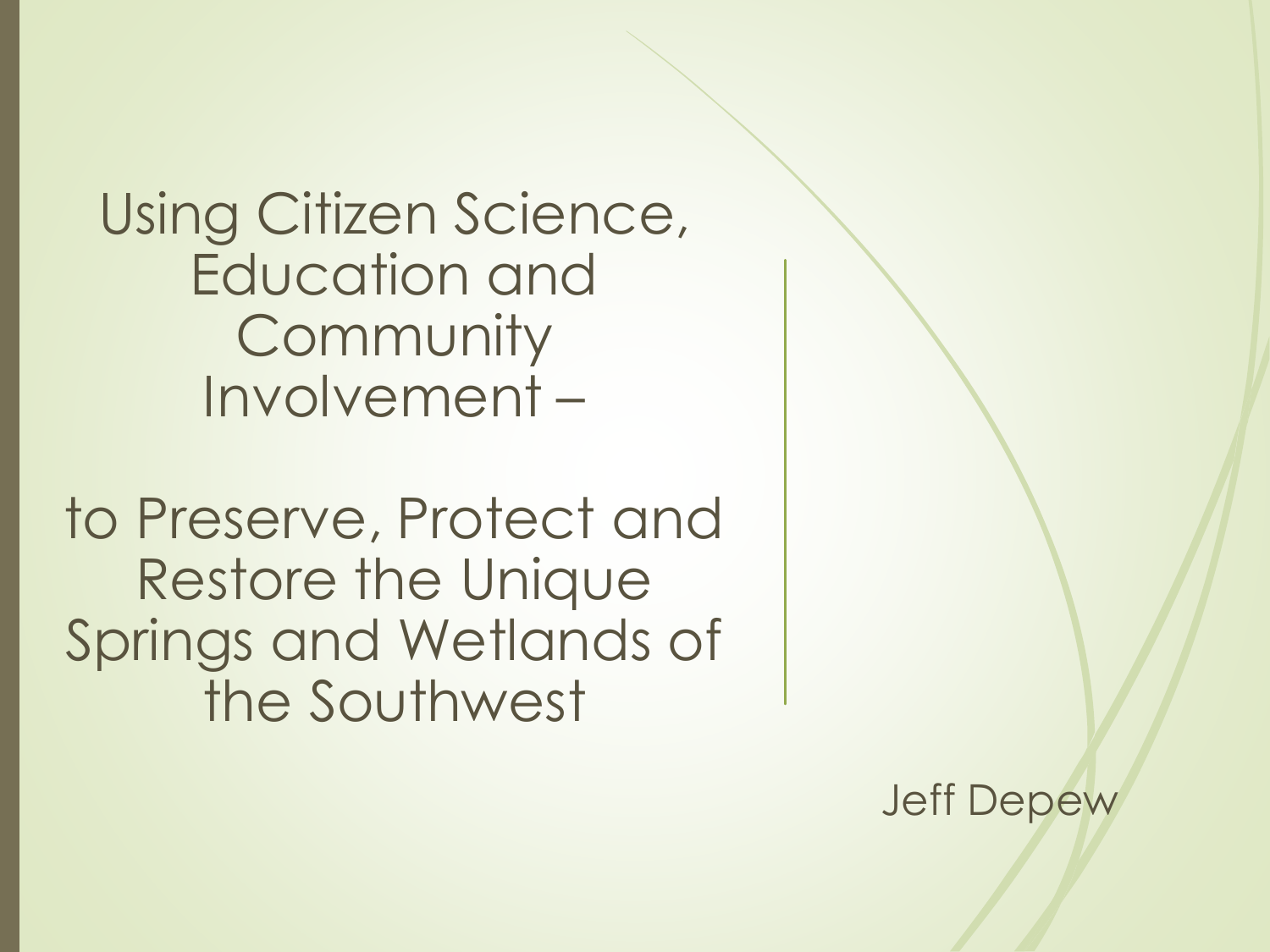Professor Emeritus, Webster University International Campus, St. Louis Missouri

Educator and researcher for over 40 years

Restoration Ecology since the groundbreaking 1988 conference 'Restoring the Earth'

Citizen Science Researcher and Educator since 1991

Professional Wetland Scientist since 1995.

Assisted in development of Missouri Stream Team, 1988

Field Research involving Bats, Caves, Springs 1998- 2015

Researching Climate Change since 1998

EarthDesigns, llc Restoration Ecology, Natural Area Creation and Preservation, Consulting 1976

# Jeff Depew

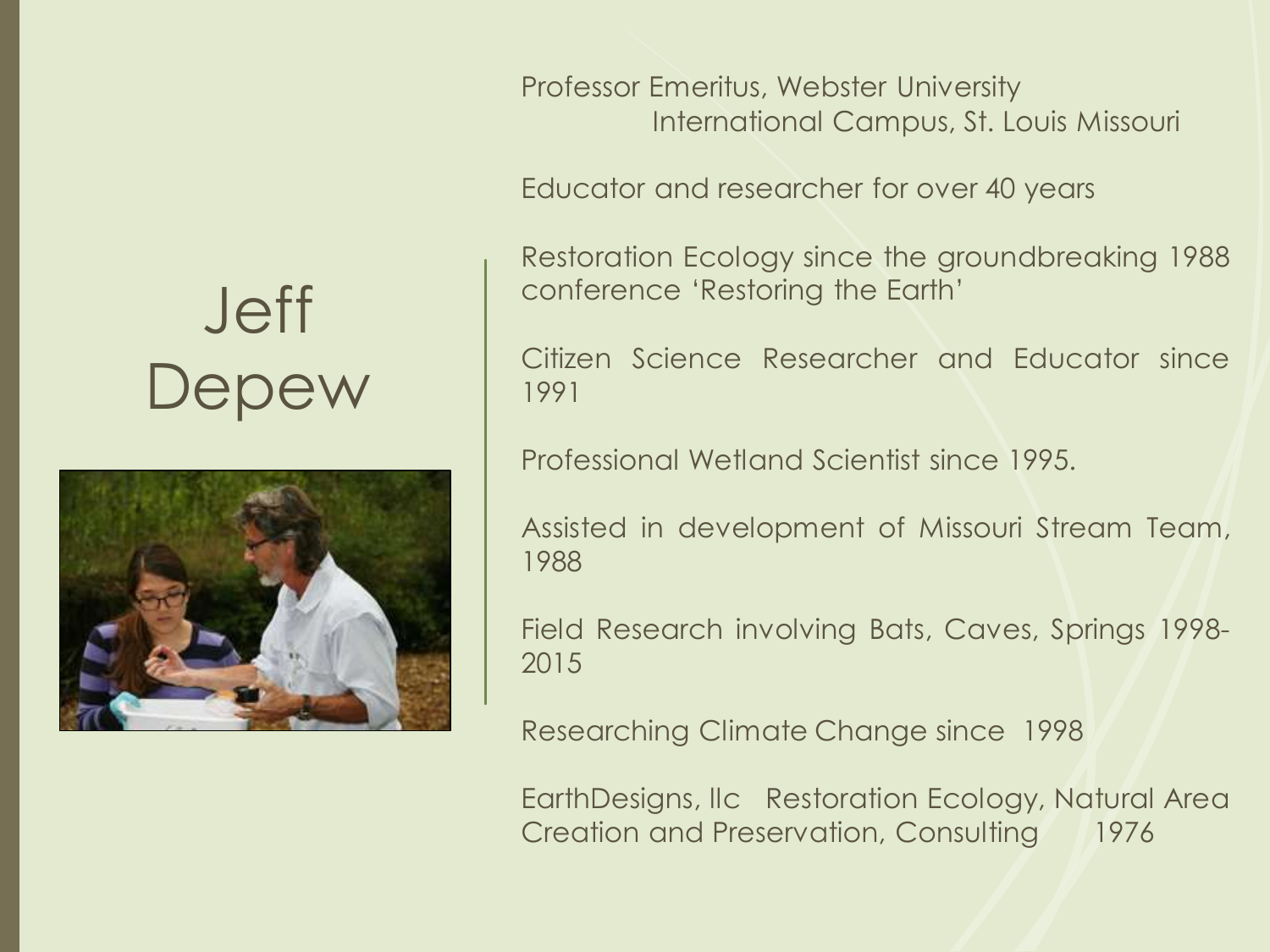

EarthDesigns, LLC, : consulting, education, research and practice since 1976 [\(www.earthdesigns.com](http://www.earthdesigns.com/))

Institute for Applied Ecology: environmental education and Summer 'Forest Bound' program [\(www.iae.com](http://www.iae.com/))

Santa Fe Botanical Garden: outdoor education courses at Leonora Curtin Wetland Preserve and horticultural education [\(www.santafebotanicalgarden.org](http://www.santafebotanicalgarden.org/))

# **Current Collaborations**

Santa Fe Community College: teaching 'Wetland Ecology' and 'Global Climate Change' ([www.sfcc.edu/continuing](http://www.sfcc.edu/continuing-education-schedule/)education-schedule/ )

Regional Xeriscape/Landscape Architects and Designers; consulting and collaboration

Regional Schools and Community centers: creating 'natural areas', consulting for 'out of the classroom' activities and education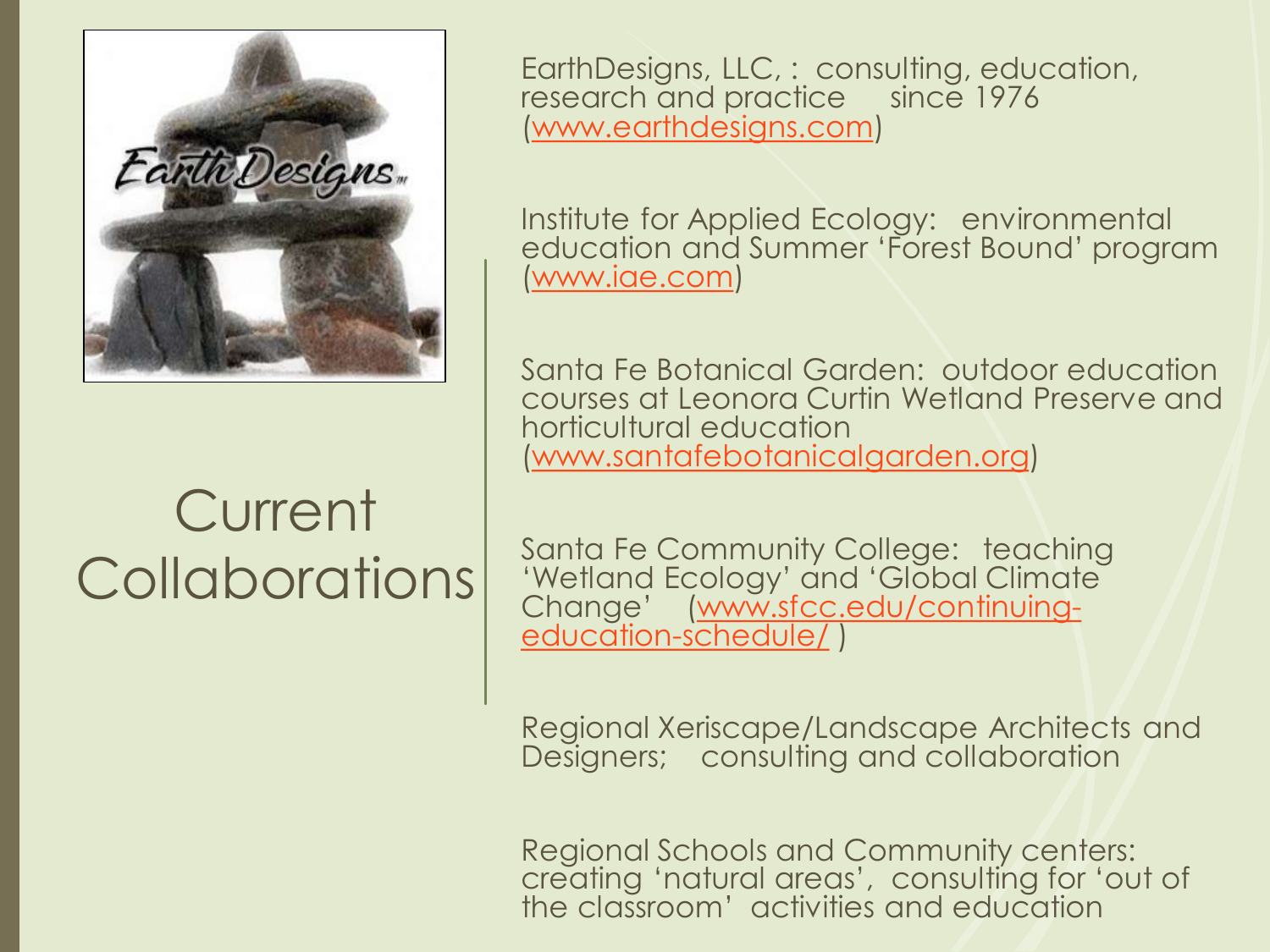Making Connections/ 'connecting the dots': Science communicates with the public……

# Today's Topics



Citizen Science is a 'vehicle' for science (and scientists) to reach the public and youth…..

Community involvement and interaction with research…..

Restoration Ecology and Science, as a source of education and citizen science research opportunities..

Springs, Marshes and Seeps ARE wetlands….

Restoration Ecology as a source of education and citizen science research opportunities…..

"Postage Stamp Habitats" / "Migratory Waystations"….

Education : "Out of the four walls"..... Preparing for our collective future….. Advocacy……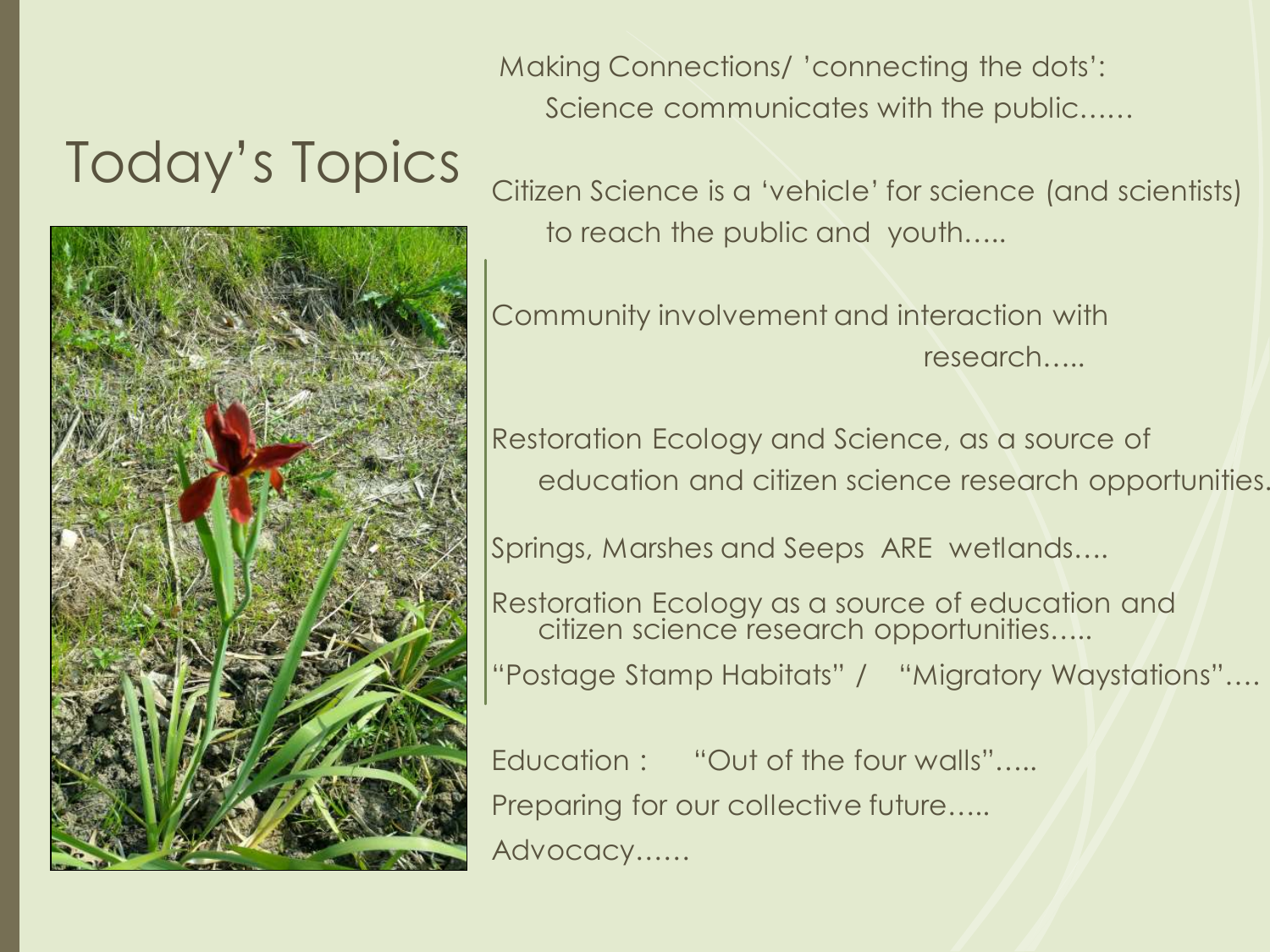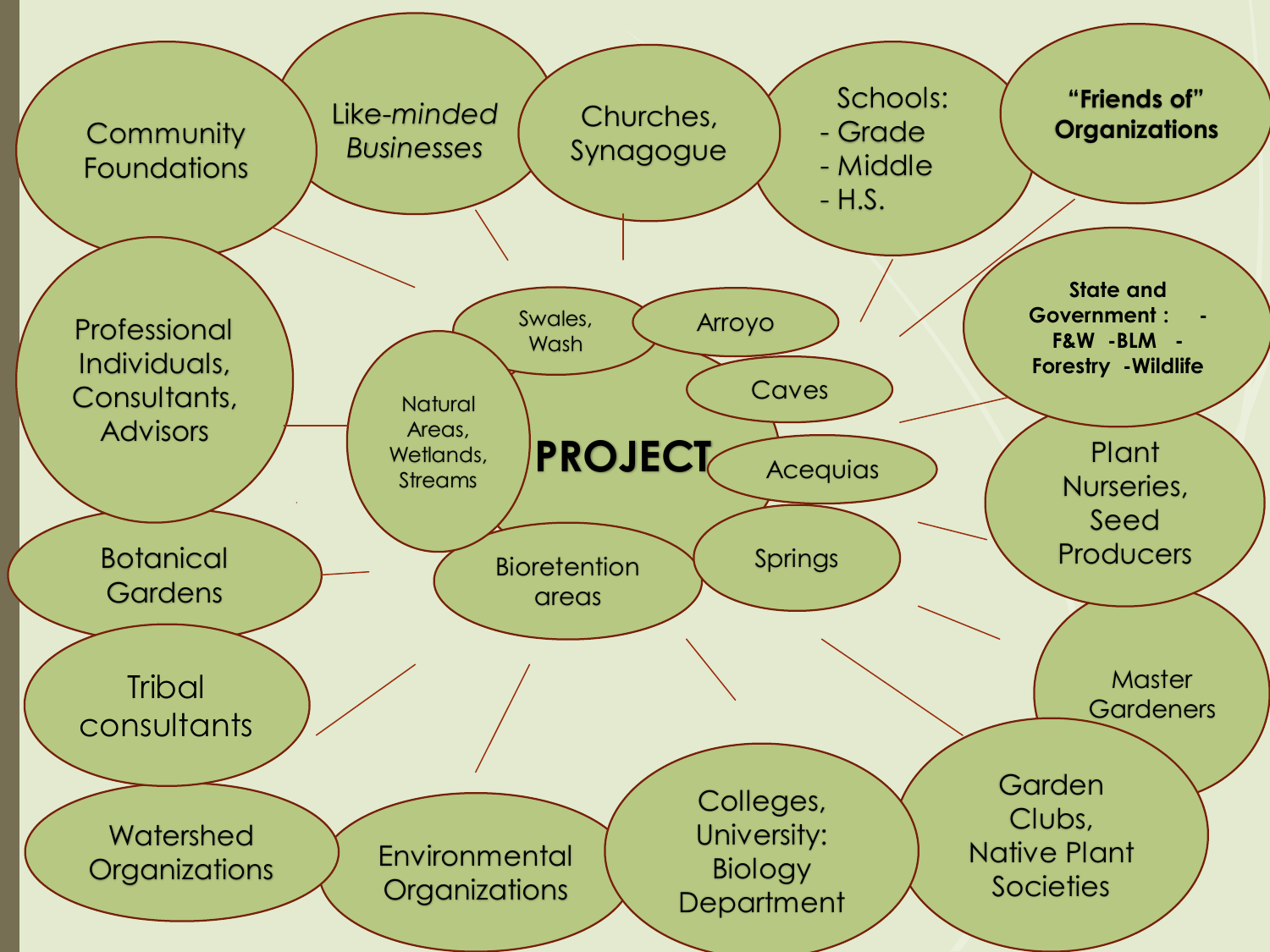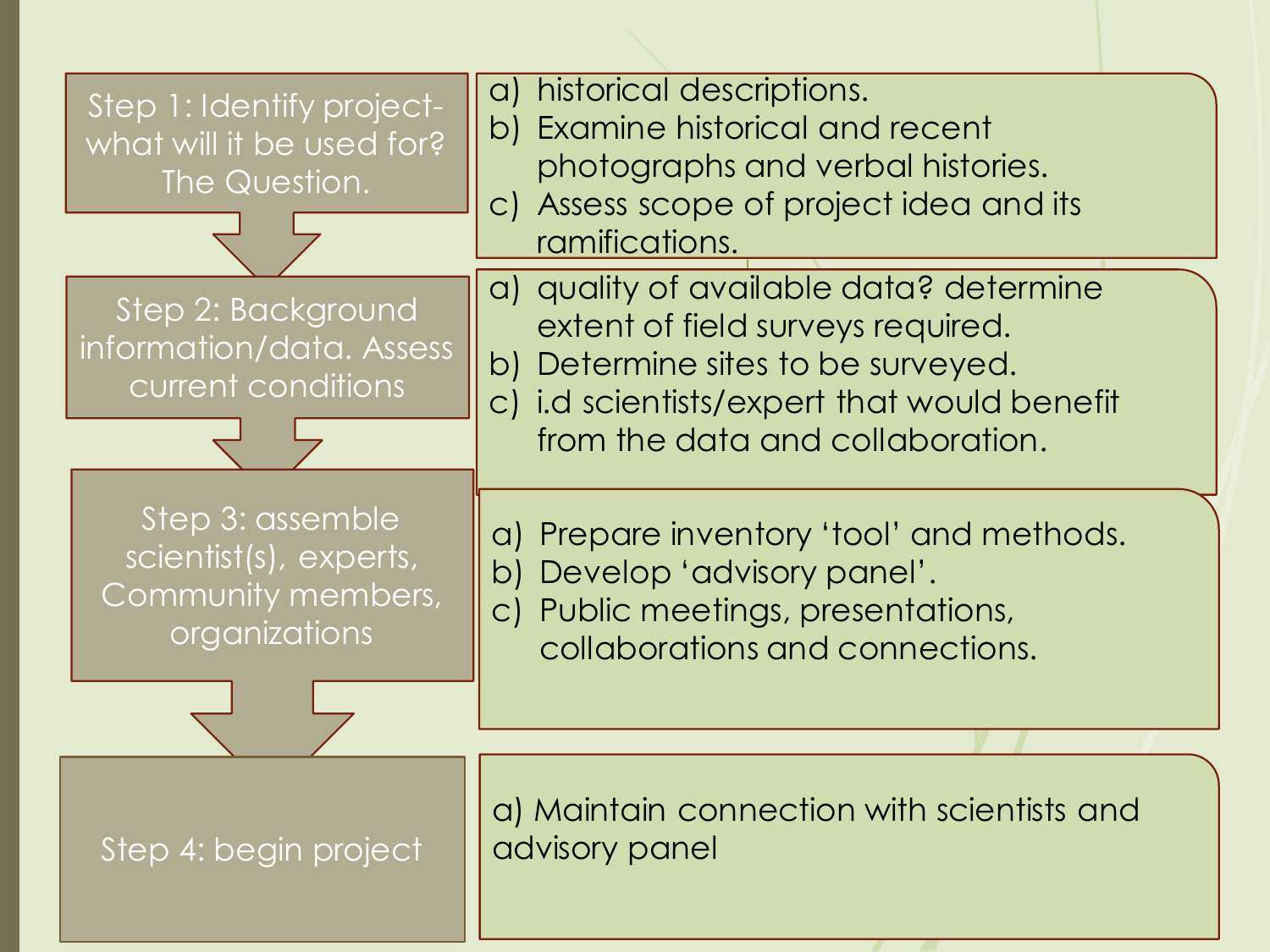

\* Why is it important?

\* How is it used?

\* What do you do with all that data??

\* Collaborations with …………

### [\(www.citizenscience.org\)](http://www.citizenscience.org/)

\* The essence of 'out of the 4 walls thinking and education' – 'Experiential Education'

**Citizen** Science Association

\* Collaboration with schools, organizations, individuals …and research scientists around the country and the world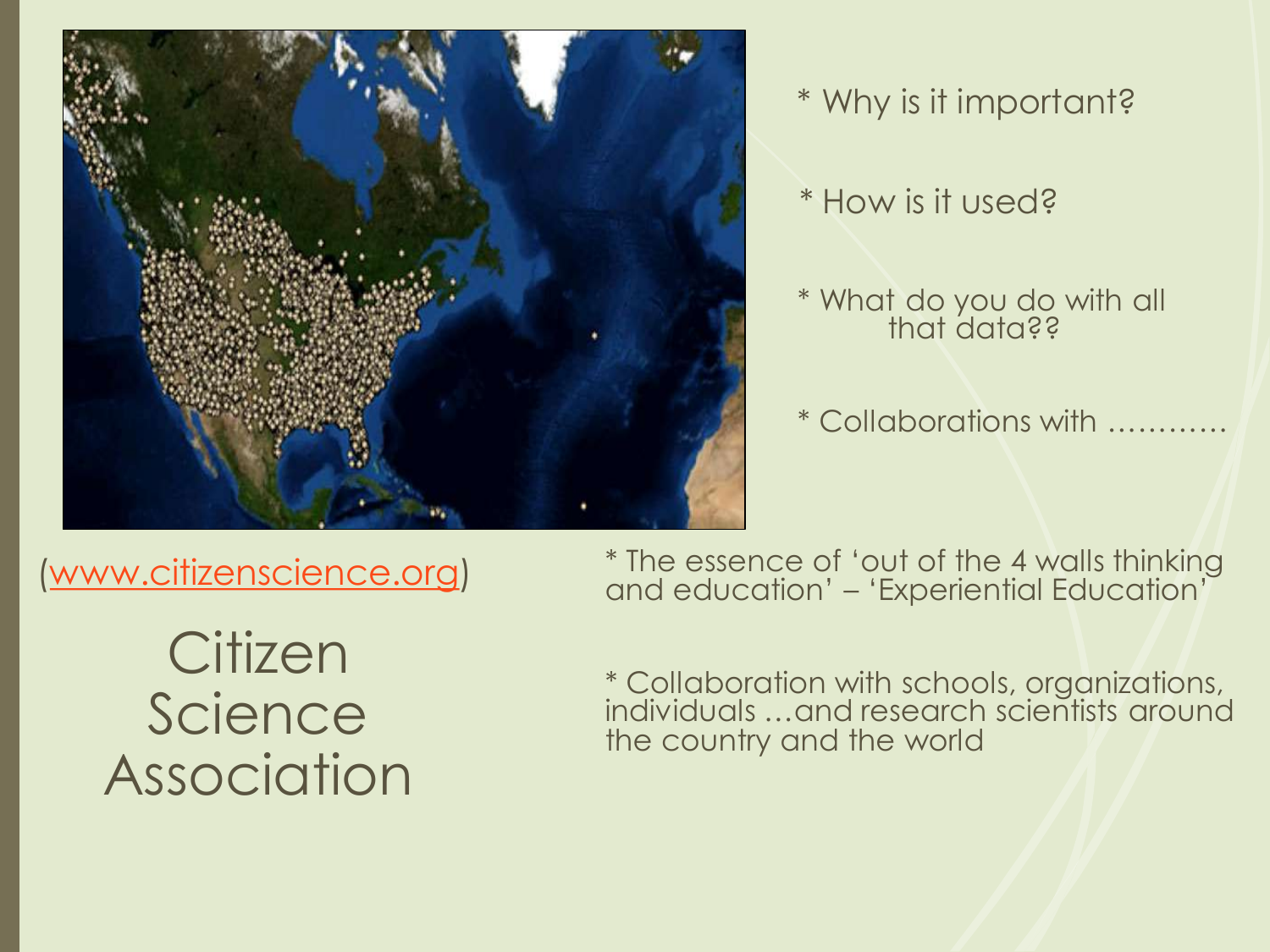Cornel Lab of Ornithology ([www.birds.cornell.edu\)](http://www.birds.cornell.edu/)

# Several Citizen Science **Organizations**



Nature's Notebook - National Phenology Network [\(www.usanpn.org/natures\\_notebook](http://www.usanpn.org/natures_notebook))

NestWatch [\(www.nestwatch.org](http://www.nestwatch.org/))

MonarchWatch [\(www.monarchwatch.org\)](http://www.monarchwatch.org/)

BumbleBeeWatch [\(www.bumblebeewatch.org](http://www.bumblebeewatch.org/))

Project Budburst ([www.budburst.org](http://www.budburst.org/))

Habitat Network [\(www.yardmap.org\)](http://www.yardmap.org/)

Pond Watch [\(www.pondwatch.org](http://www.pondwatch.org/))

Xerces Society Migratory dragonfly partnership [\(www.migratorydragonflypartnership.org\)](http://www.migratorydragonflypartnership.org/)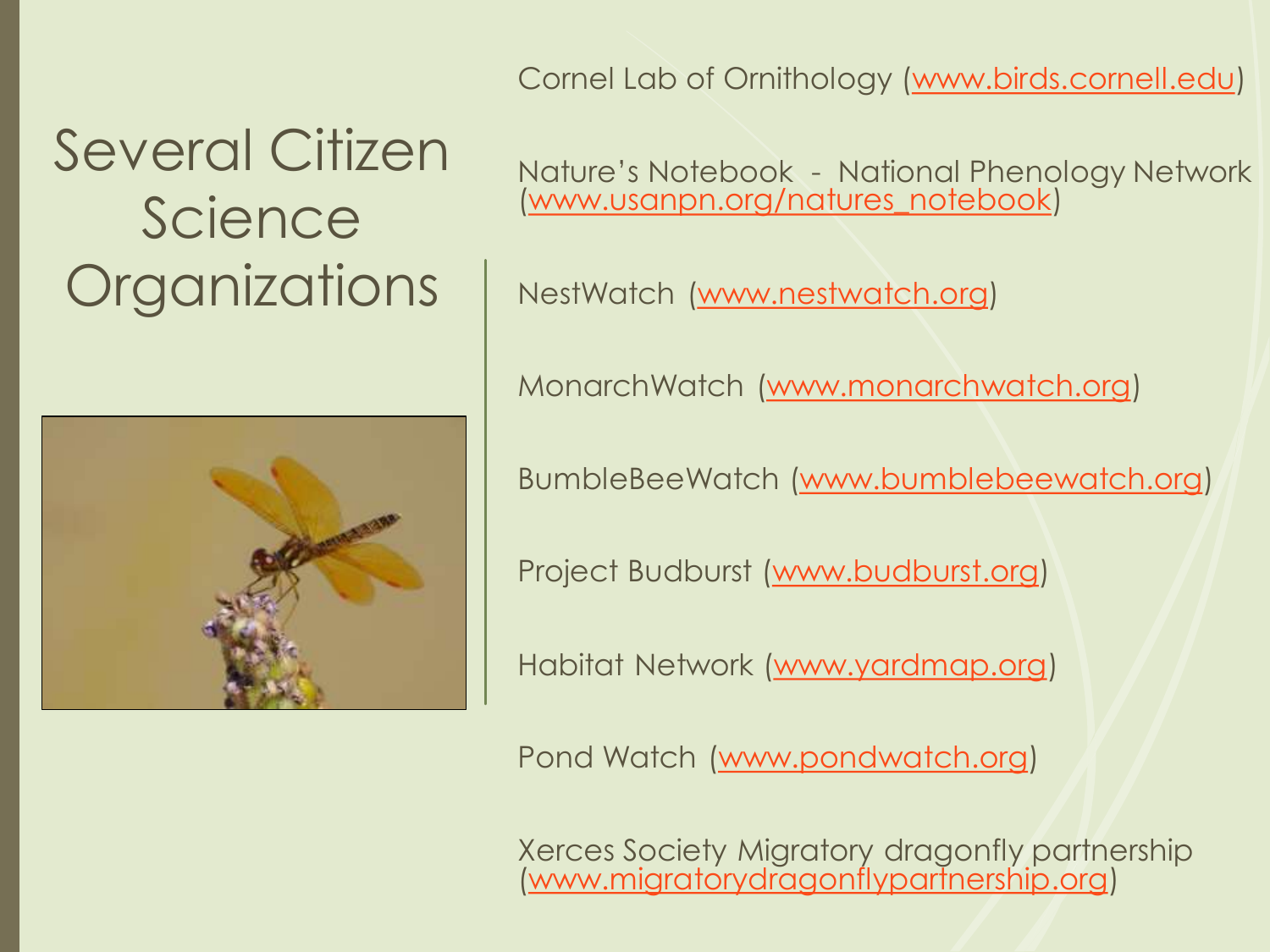

Early Detection and Distribution Mapping System (for invasive species) [\(https://www.eddmaps.org\)](https://www.eddmaps.org/)

Reporting Invasive Species across US and Canada ([https://bugwoodcloud.org\)](https://bugwoodcloud.org/)

Finding Science projects: [\(https://scistarter.com\)](https://scistarter.com/)

International Naturalist – Nature Observations: ([https://www.inaturalist.org\)](https://www.inaturalist.org/)

National Geographic Society : ([https://www.nationalgeographic.org](https://www.nationalgeographic.org/)) "The Great Nature Project' and ' FieldScope'



The Scientific American: Connecting researchers and the public [\(https://www.scientificamerican.com](https://www.scientificamerican.com/)) : 'The Plastic Tide'; 'Michigan Herp Atlas'; 'Plants of Concern'; 'Weather-IT' …….

Bat Detective- researching Pipistrels around the world ([https://www.batdetective.org](https://www.batdetective.org/))

The Wonder of Fireflies- FireflyWatch: ([https://legacy.mos.org/fireflywatch\)](https://legacy.mos.org/fireflywatch)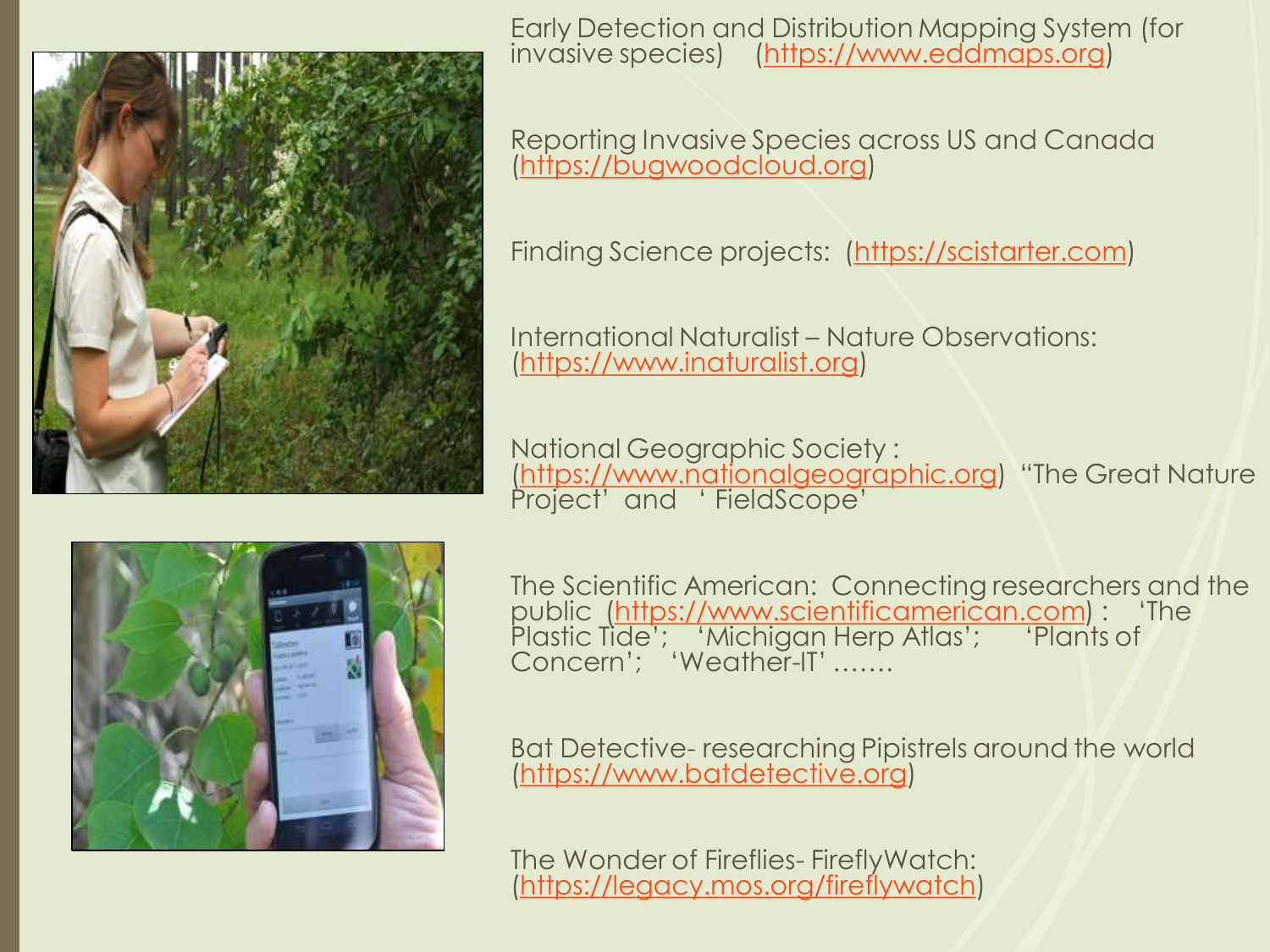# Education, Curriculum and Citizen **Science** Resource Books

### **Children and Nature** Psychological, Sociocultural, and Evolutionary Investigations edited by Peter H. Kahn, Jr., and



### THIRD EDITION **Experiential Learning**

A handbook for education. training and coaching





**Date (philosophie** 

Stephen R. Kellert



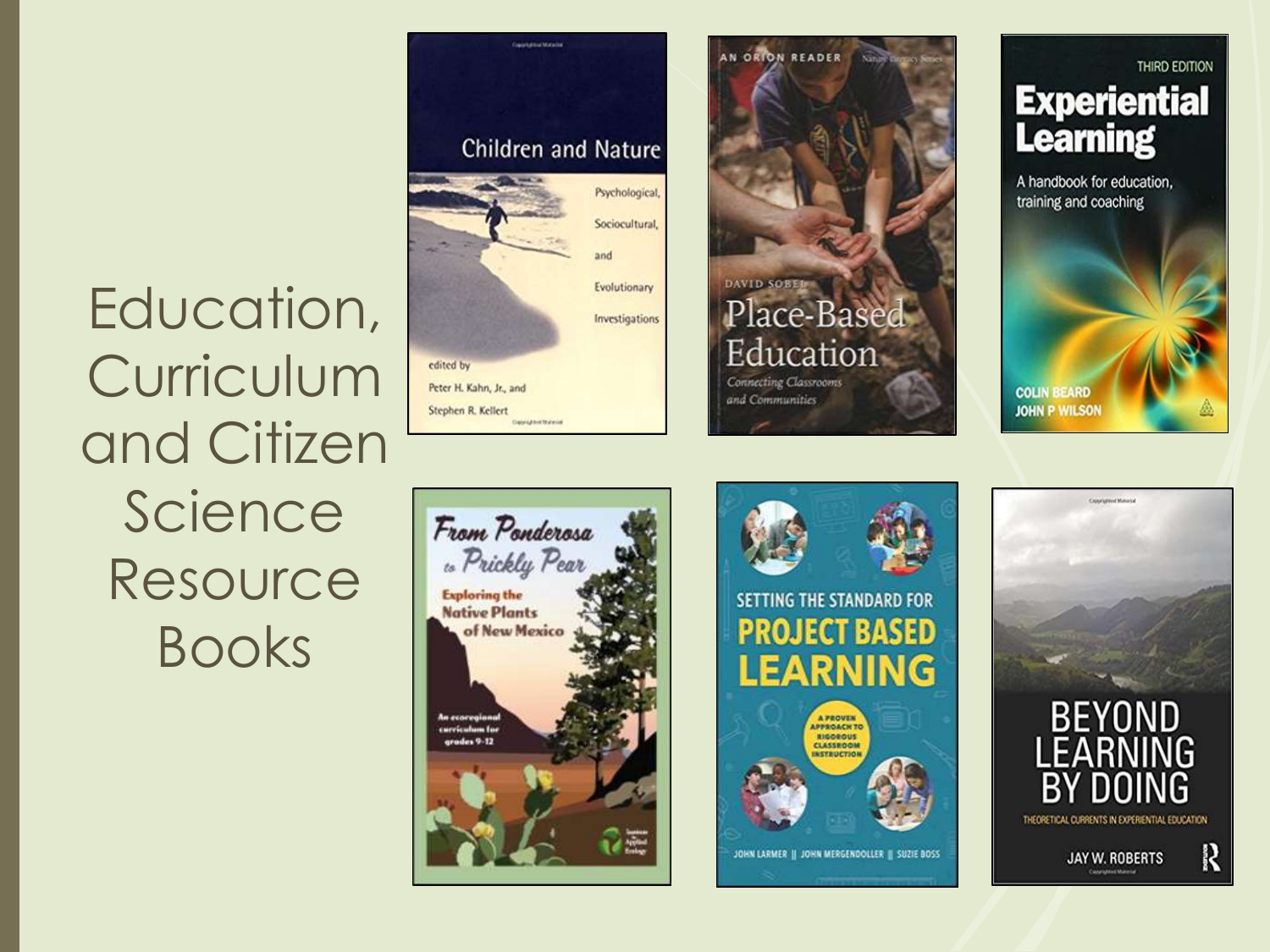







 $(T718.866)$ 



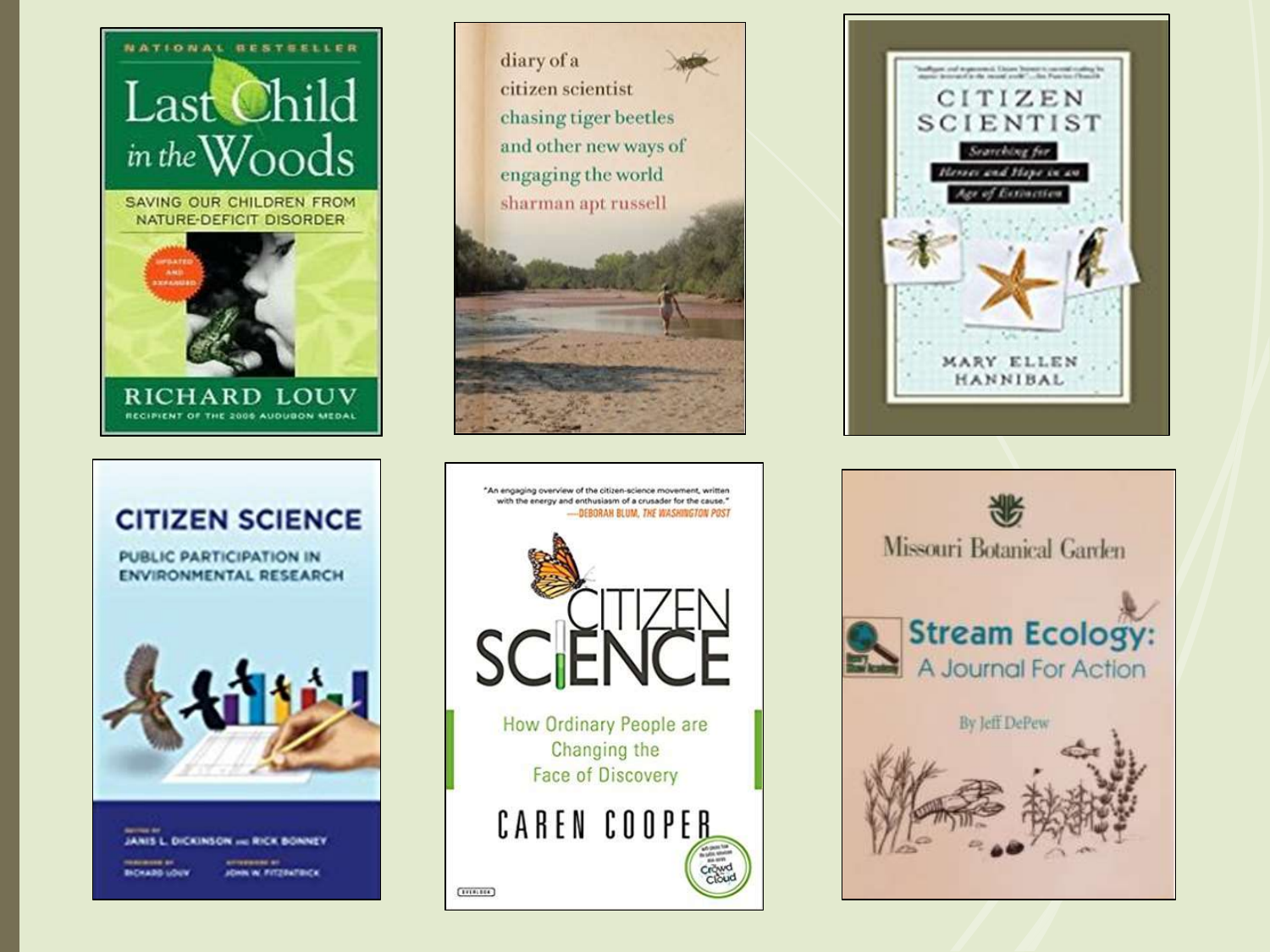# Southwest Ecoregion:

Acequias, Swales, Arroyos, Cienegas, Streams, Springs, Vernal 'ponds' ....and **Bioretention** Ponds



Acequia



Leonora Curtin Cienega



Hembrillo Canyon Swale



Arroyo Chamisos - Santa Fe



Stormwater - Querencia Green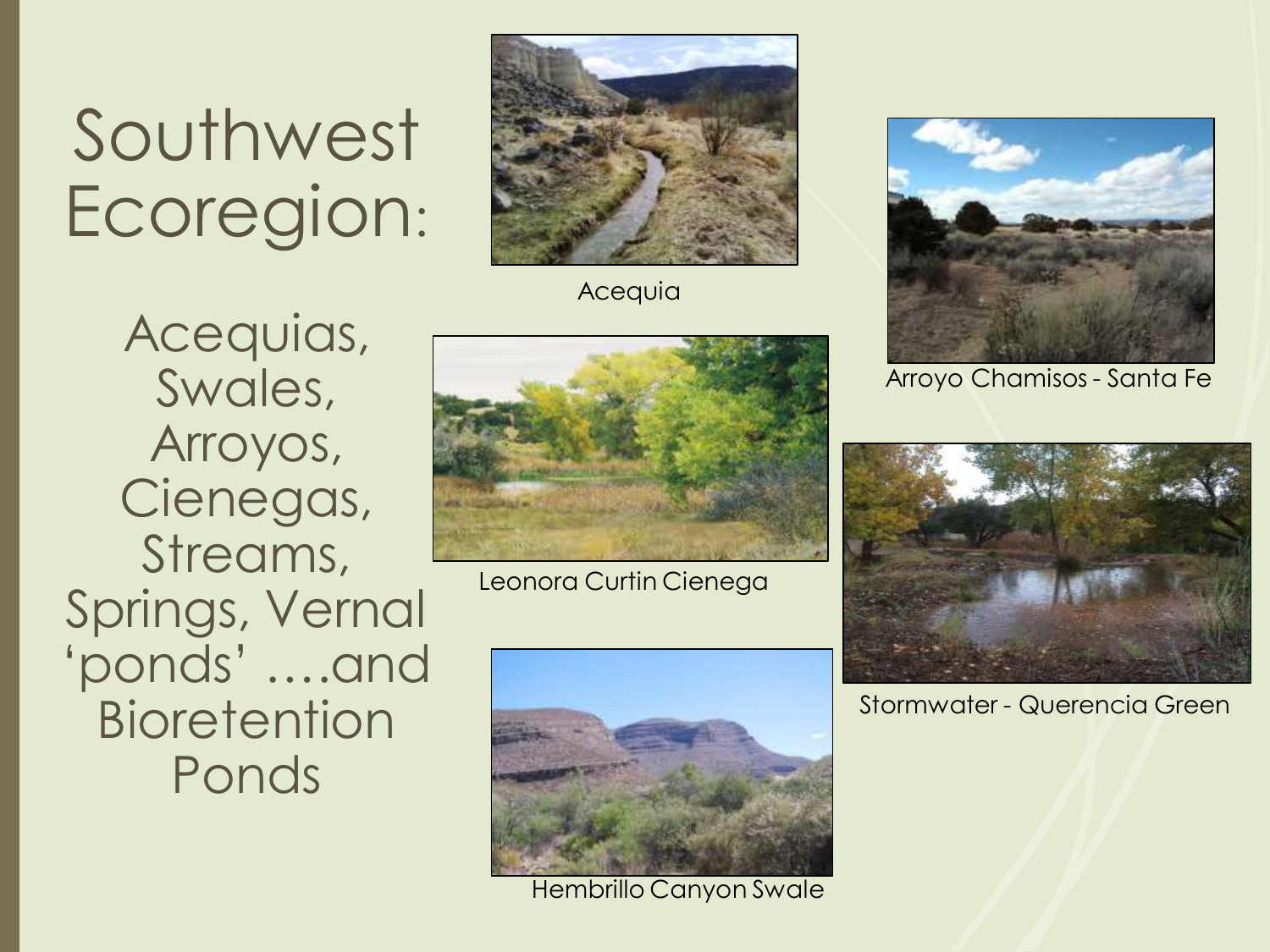Restoration and Preservation of habitats:

**Opportunities** for collaboration –

Research, Education, **Citizen** Science and community involvement

\*Water catchment; bioretention ponds and wetland areas become 'natural areas' for education, community and increased biodiversity

\*Adapted acequias to hold more native plants – sharing biodiversity

\*Riparian areas that are undergoing streambank stabilization , restoration and monitoring

\*Short grass prairies that are being protected, reseeded and restored

\*Arroyos and revetments that are going through communities

\*Roadside areas where seed collection is taking place

\*Springs that are identified, monitored, preserved and protected

\*Caves and cave systems that are being monitored for biodiversity

\*Cienegas that are undergoing restored water tables and increased biodiversity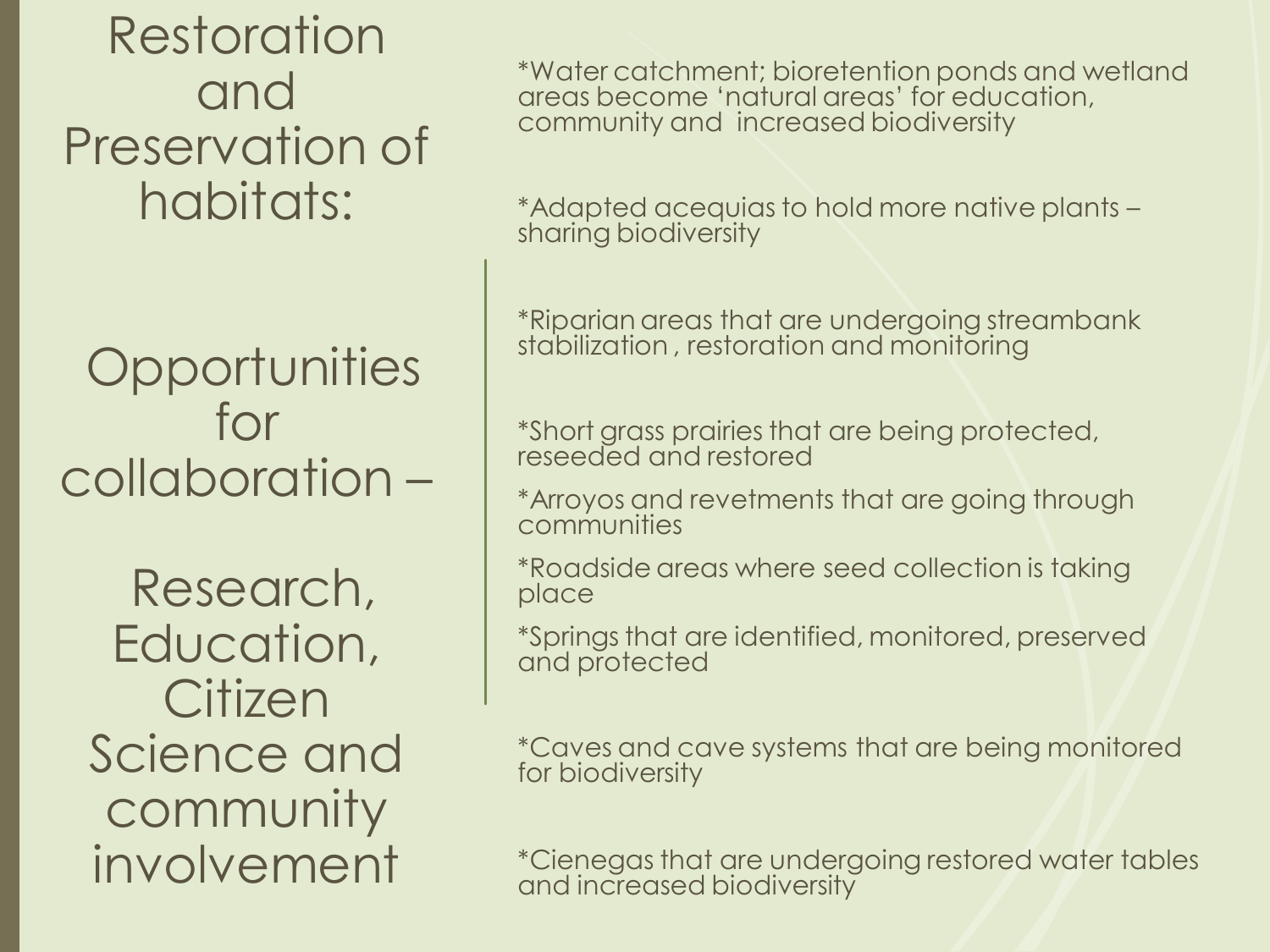# 'Postage Stamp Habitats'



### 'Migratory Waystations'

### ESSENTIAL INGREDIENTS:

Water that is slowed down, held or pooled

Native plants (specific to habitat, ecoregion and zone) protected, seeded or planted

Wind breaks and perches for birds and wildlife- preserved/protected or created

Old growth trees , or simulated, for nesting and protection (existing snags, deadfall, birdhouses, decayed logs, etc)

Protection and monitoring of water quality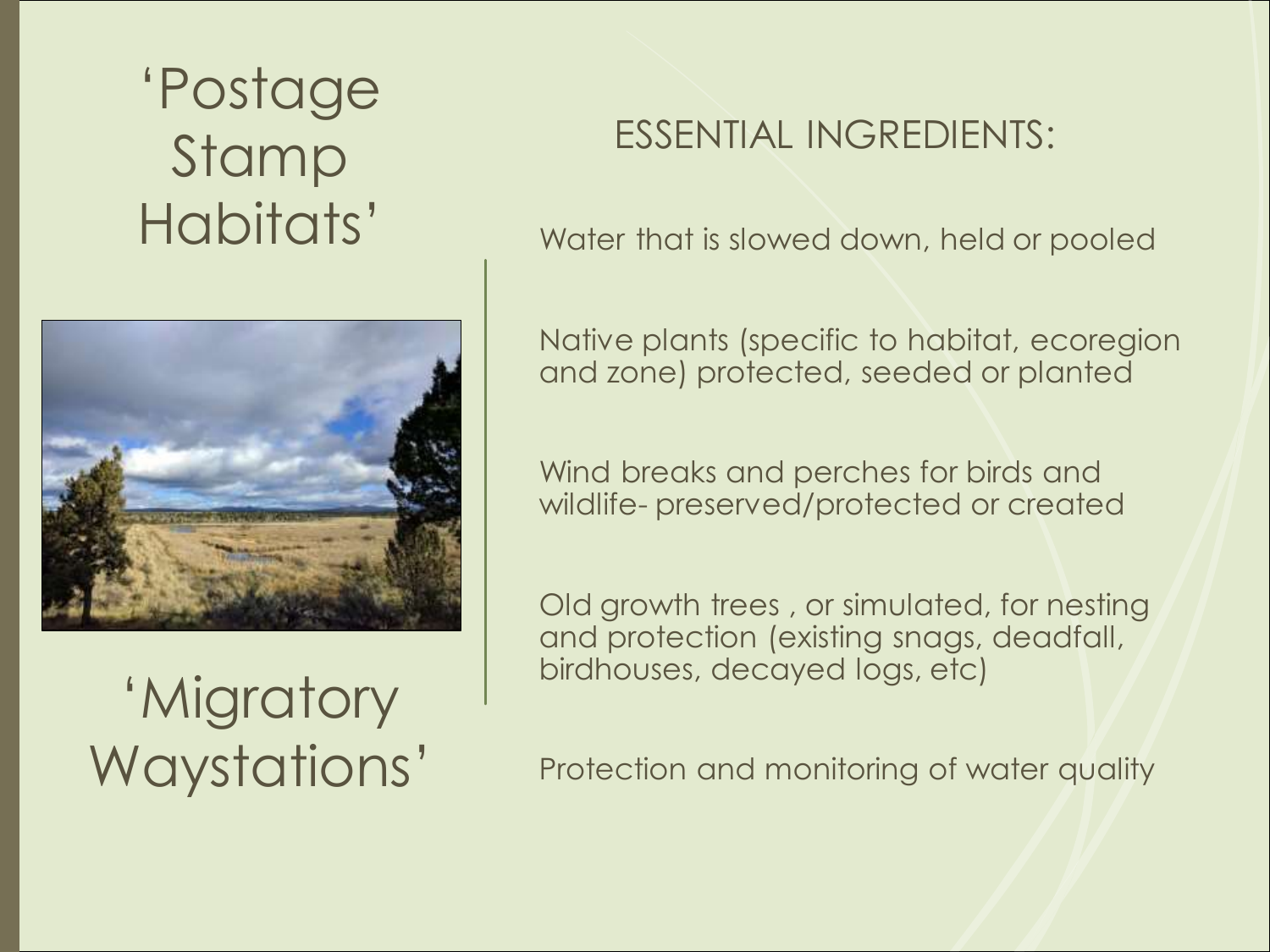

# Research **Opportunities**

Pre and Post habitat restoration and/or 'natural area' creation – sampling, characterization, monitoring through quadrat sampling and transect studies, photographic monitoring, oral histories, inventory tools

Consistent monitoring of habitats, species, water quality and flow, restored areas, health

Using Citizen Science programs to collaborate, collect data and analyze data of different sites in different habitats and ecoregions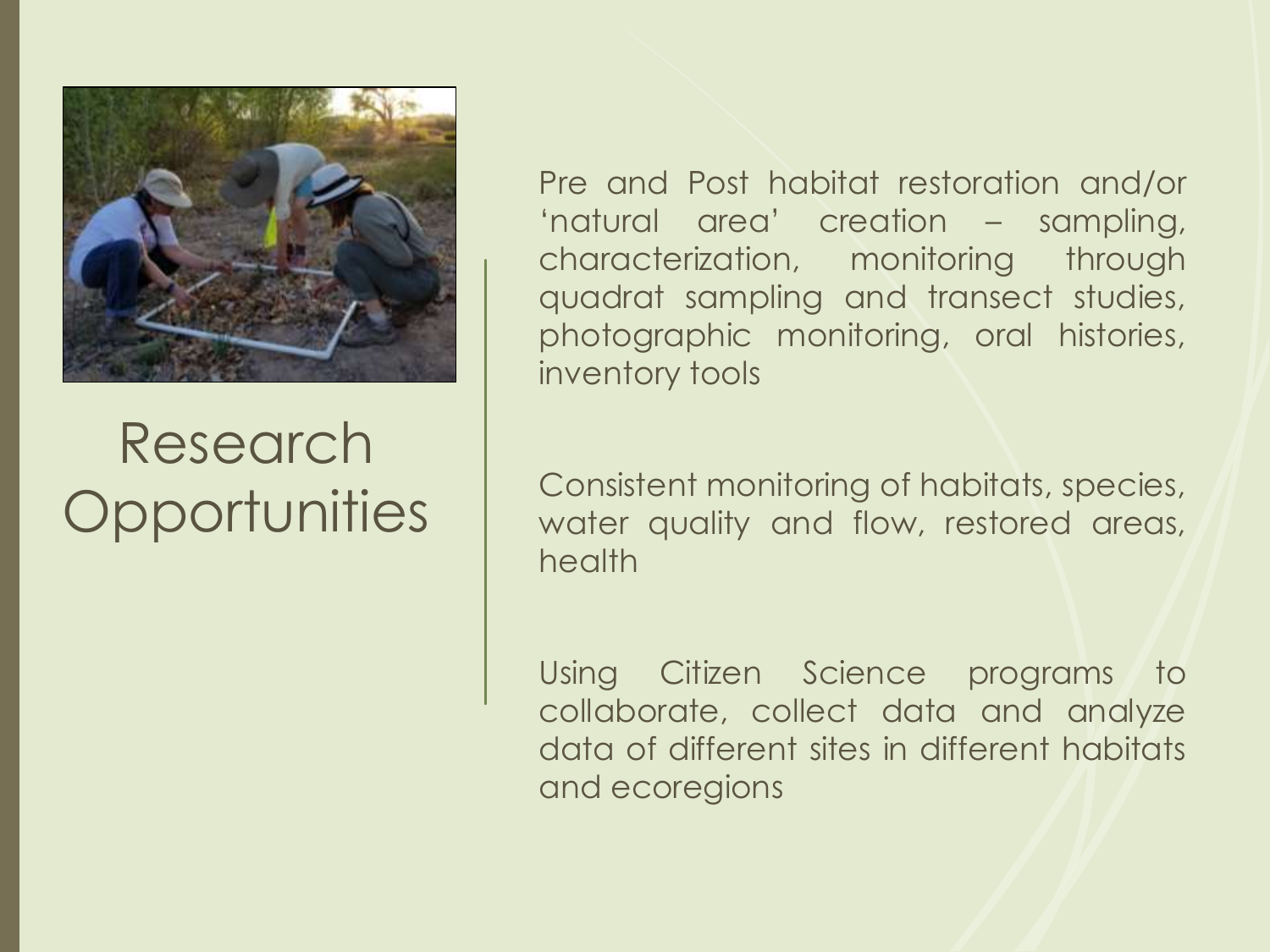Examples of research and education:

**Bioretention** Pond, Vernal pools, Springs, **Wetlands** 











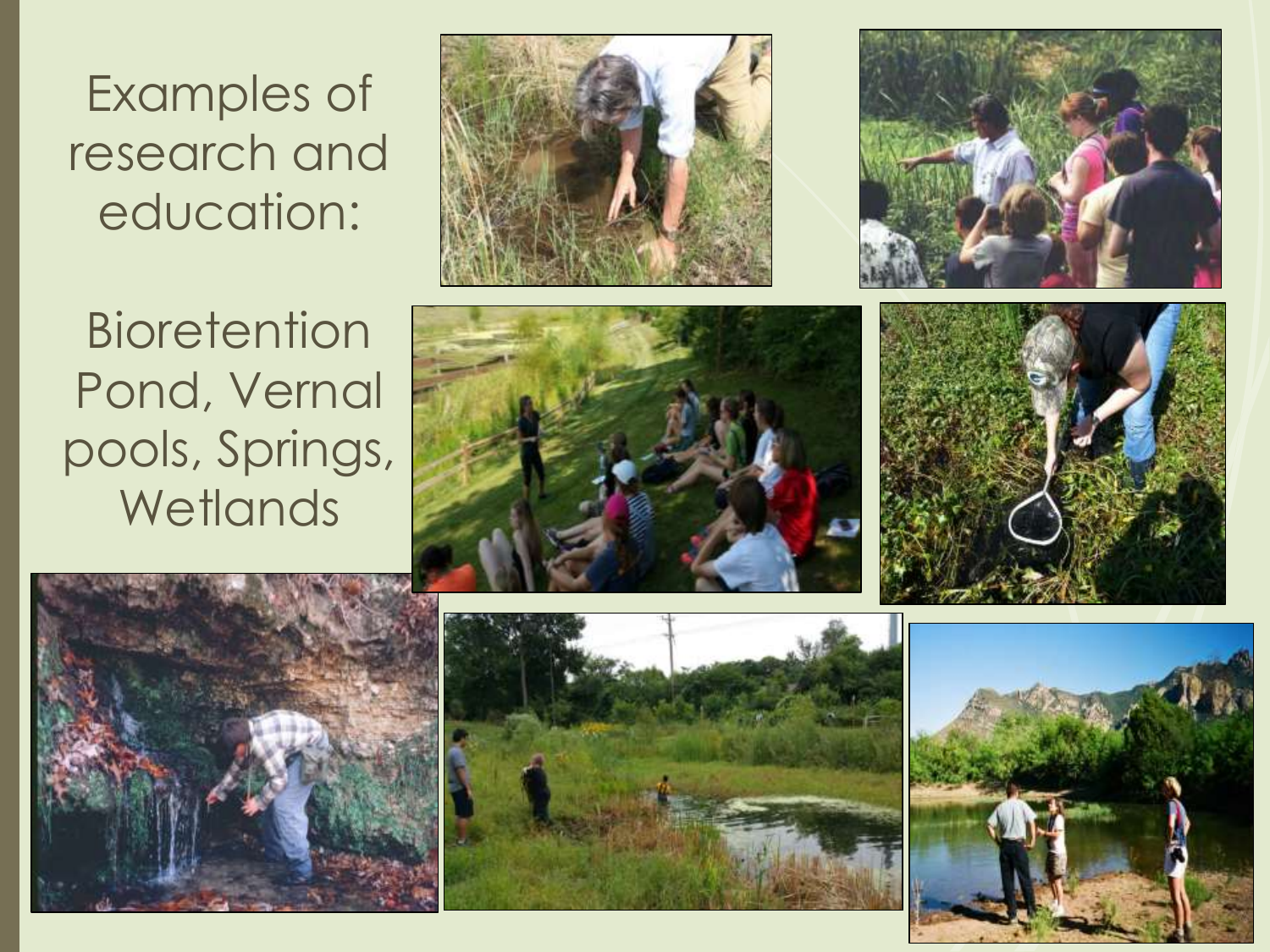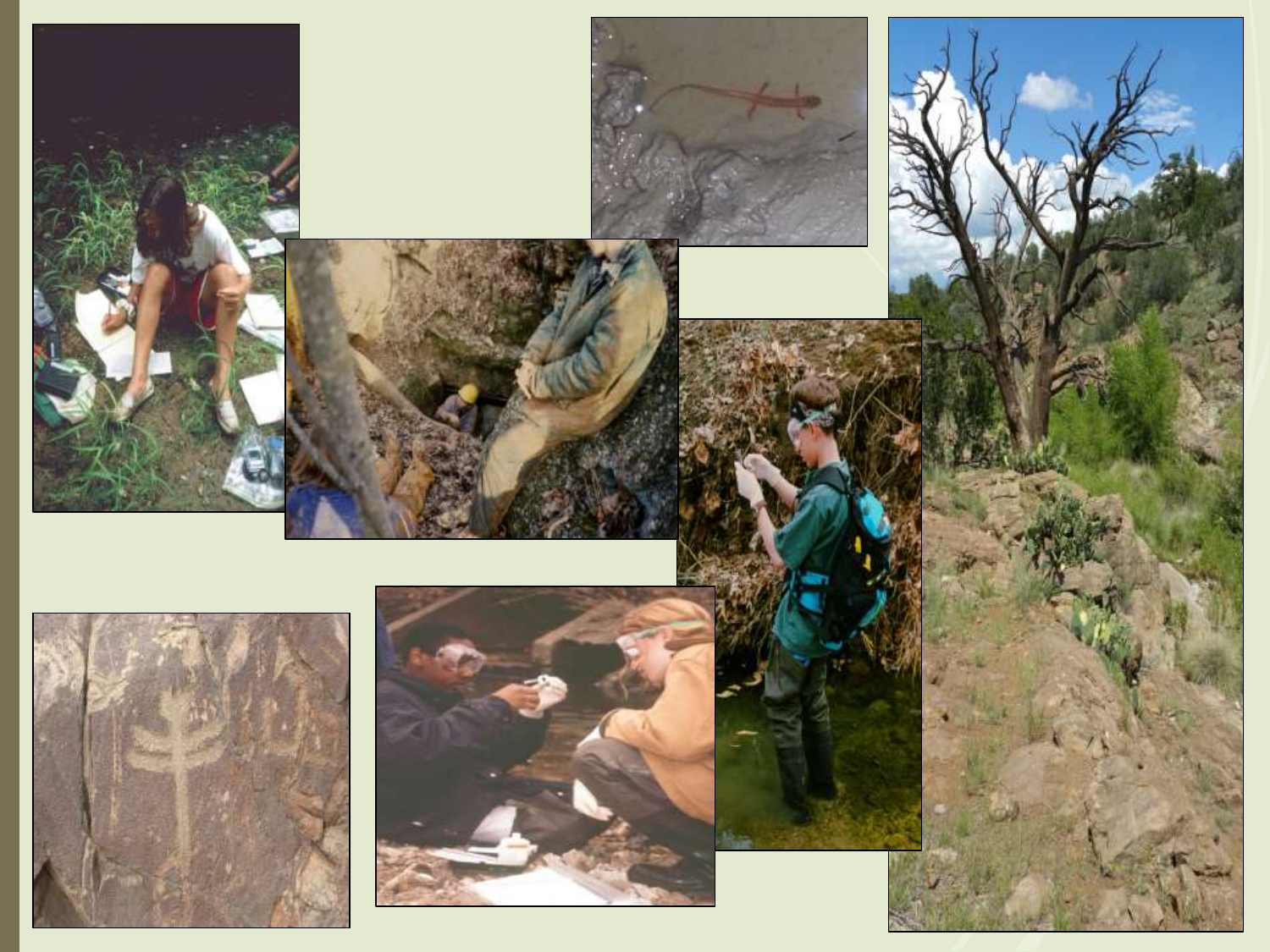Examples of Research, Education, **Community** Involvement and Citizen Science:

# **Habitat** Restoration



Chihuahua chub habitat-Mimbres River



Middle Rio Grande Ecosystem Restoration



NM Fish and Wildlife Restoration



Sky Island Alliance



Rio Grande Water Restoration



Red River Water Restoration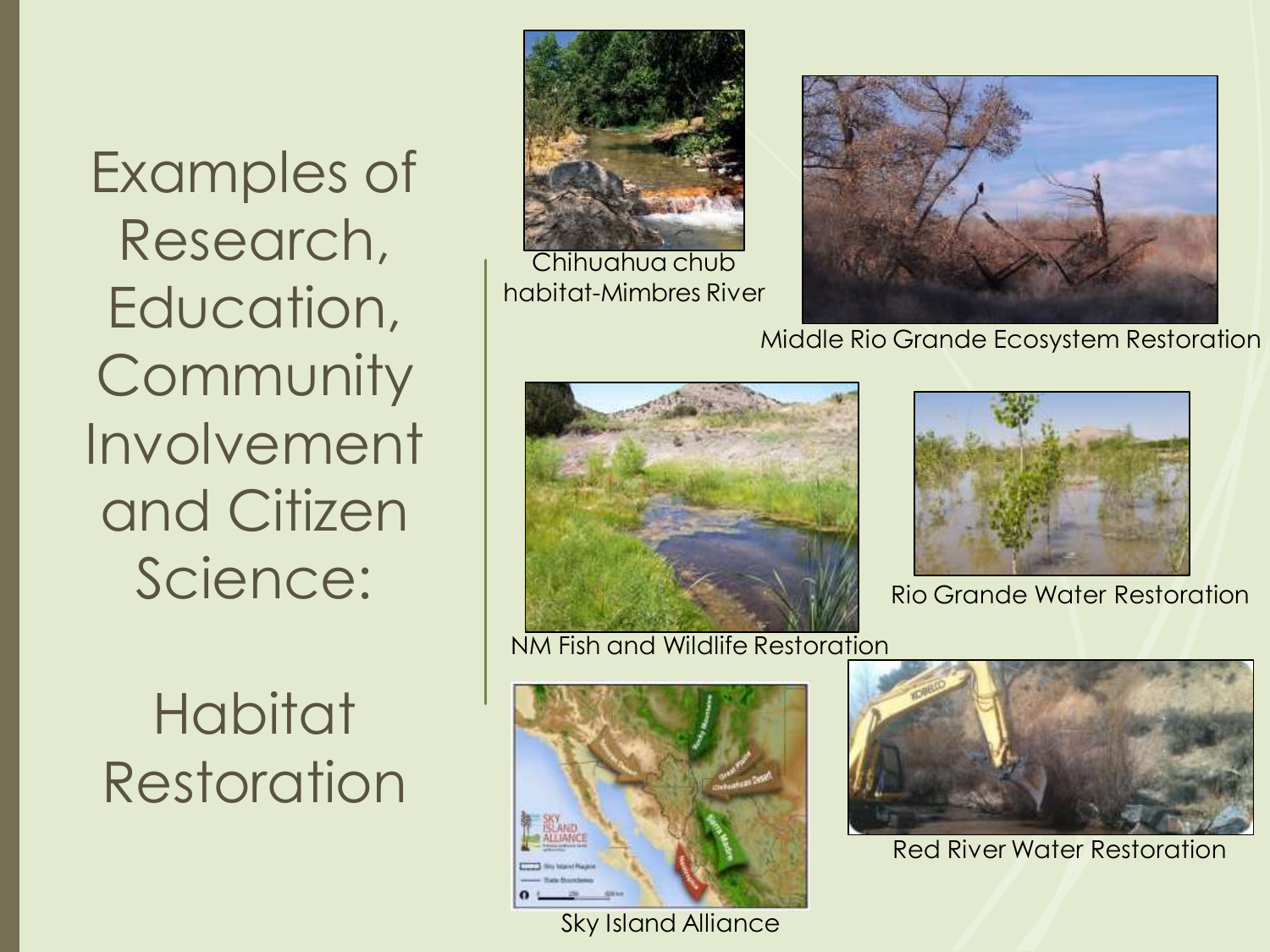# Why is this important?



Why should we care?

Education of public and community – 'all hands on deck'

Community involvement in projects that they live with, are committed to and enjoy

Research, monitoring, inventory work – preservation and protection of springs and wetlands

Habitat Creation, Restoration, Preservation = increased biodiversity

Creation of 'natural areas' for biodiversity, study and community enjoyment

Providing protection/habitat/safe spaces for insects, pollinators, migratory animals and wildlife

Bird habitat creation providing additional protected migratory and nesting spaces

Consistency of protected 'natural areas' – monitoring and inventory

Educational use - getting students, adults and young people 'out of the 4 walls'